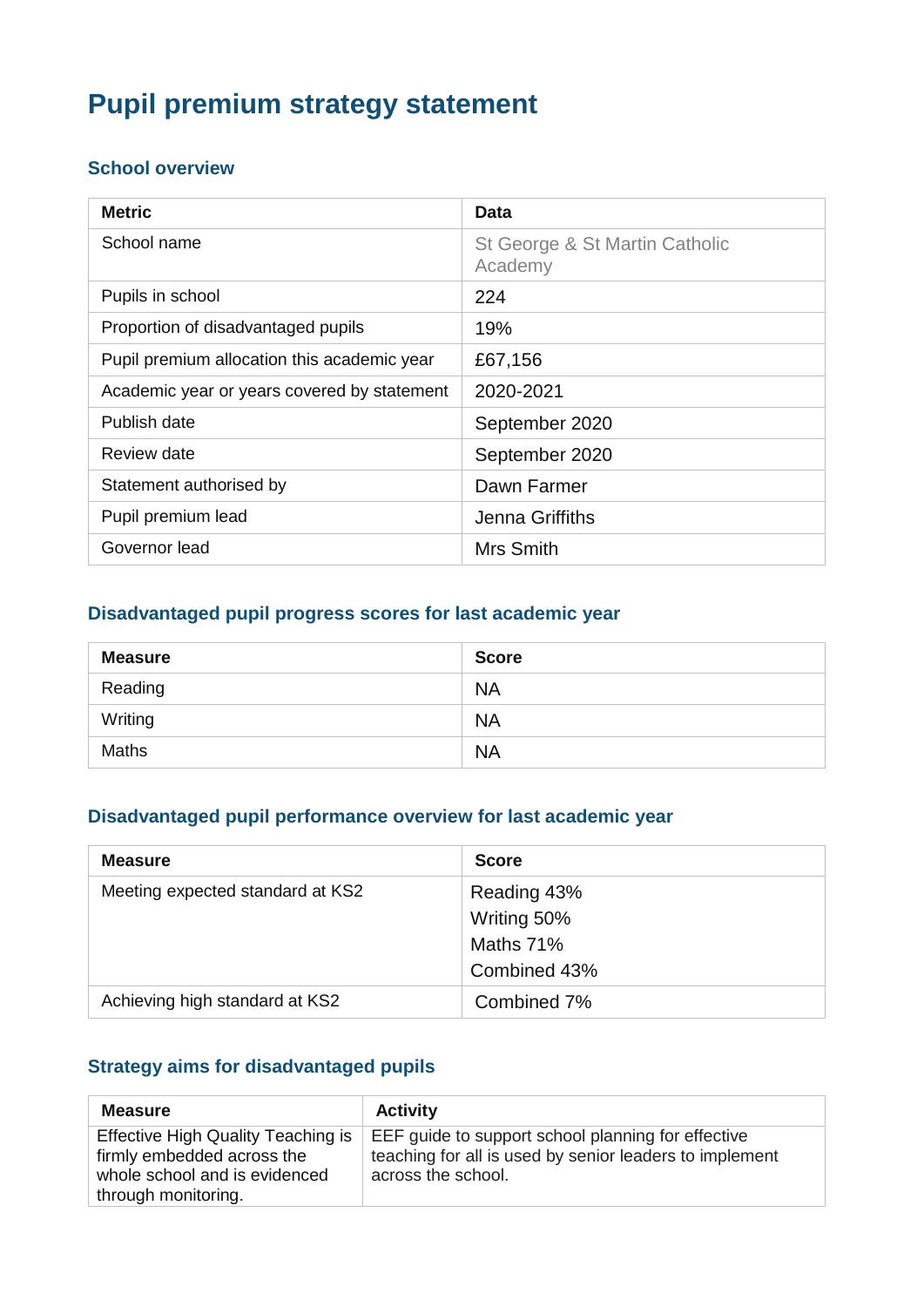|                                                                                                                                                                                                                                   | Revisit a broad array of teaching strategies that, combined<br>with subject knowledge and knowledge of their pupils, pos-<br>itively impact upon learning.<br>Ensure strategies such as-:<br>effective teaching, such as explicit teaching (clear<br>explanations)<br>scaffolding,<br>$\overline{\phantom{a}}$<br>flexible grouping<br>$\blacksquare$<br>cognitive and metacognitive strategies<br>are firmly embedded in practice across the school.<br>Evidence informed CPD for all relevant staff to deliver ef-<br>fective teaching including online streaming where neces-<br>sary.                          |
|-----------------------------------------------------------------------------------------------------------------------------------------------------------------------------------------------------------------------------------|--------------------------------------------------------------------------------------------------------------------------------------------------------------------------------------------------------------------------------------------------------------------------------------------------------------------------------------------------------------------------------------------------------------------------------------------------------------------------------------------------------------------------------------------------------------------------------------------------------------------|
| The curriculum and interventions<br>in EYFS on developing<br>communication and language<br>has an impact on improving the<br>percentage of disadvantaged<br>children achieving the Early<br><b>Learning Goals</b>                 | Staff development of knowledge and expectations of the<br>right strategies and help needed in EYFS to address<br>those with communication needs avoiding going on to<br>have reading difficulties later                                                                                                                                                                                                                                                                                                                                                                                                            |
| Teachers have good knowledge<br>of Phonics and the leaders<br>provide effective support for the<br>further development of phonics<br>improving the % of<br>disadvantaged children achieving<br>the standard at the end of year 1. | Ensure all relevant staff have received training to deliver<br>phonics to ensure catch up.<br>Ensure there is a sharp focus on the teaching of phonics<br>in EYFS, KS1 and year 3.<br>Teaching of phonics is closely monitored                                                                                                                                                                                                                                                                                                                                                                                     |
| Targeted academic support is<br>embedded across the school and<br>effectively addresses any learning<br>which has been lost and closes<br>the gaps where identified.                                                              | Use of EEF evidence base which includes the use of the<br>following researched strategies:<br>Same-day in-class intervention. Sessions are explicitly<br>linked to daily lessons and effective interventions are<br>maintained over a sustained period and are carefully<br>timetabled and staff are trained so that delivery is<br>consistent.<br>Structured interventions<br>- Small group tuition<br>- One to one support<br>- Effective deployment of Teaching Assistants<br>- Daily reading<br>- Inference and better reading.<br>Teacher-led targeted group teaching for targeted identified<br>PP children. |
| The impact of embedding a<br>curriculum that ensures that the<br>PP children develop detailed<br>knowledge and skills across the<br>curriculum is in place ensures<br>that the Pupil Premium children<br>achieve well.            | Embed The schools broad and balanced curriculum<br>which was reviewed last academic year.<br>Teaching across the curriculum is closely monitored<br>Peer reviews of the curriculum are planned throughout<br>the year.                                                                                                                                                                                                                                                                                                                                                                                             |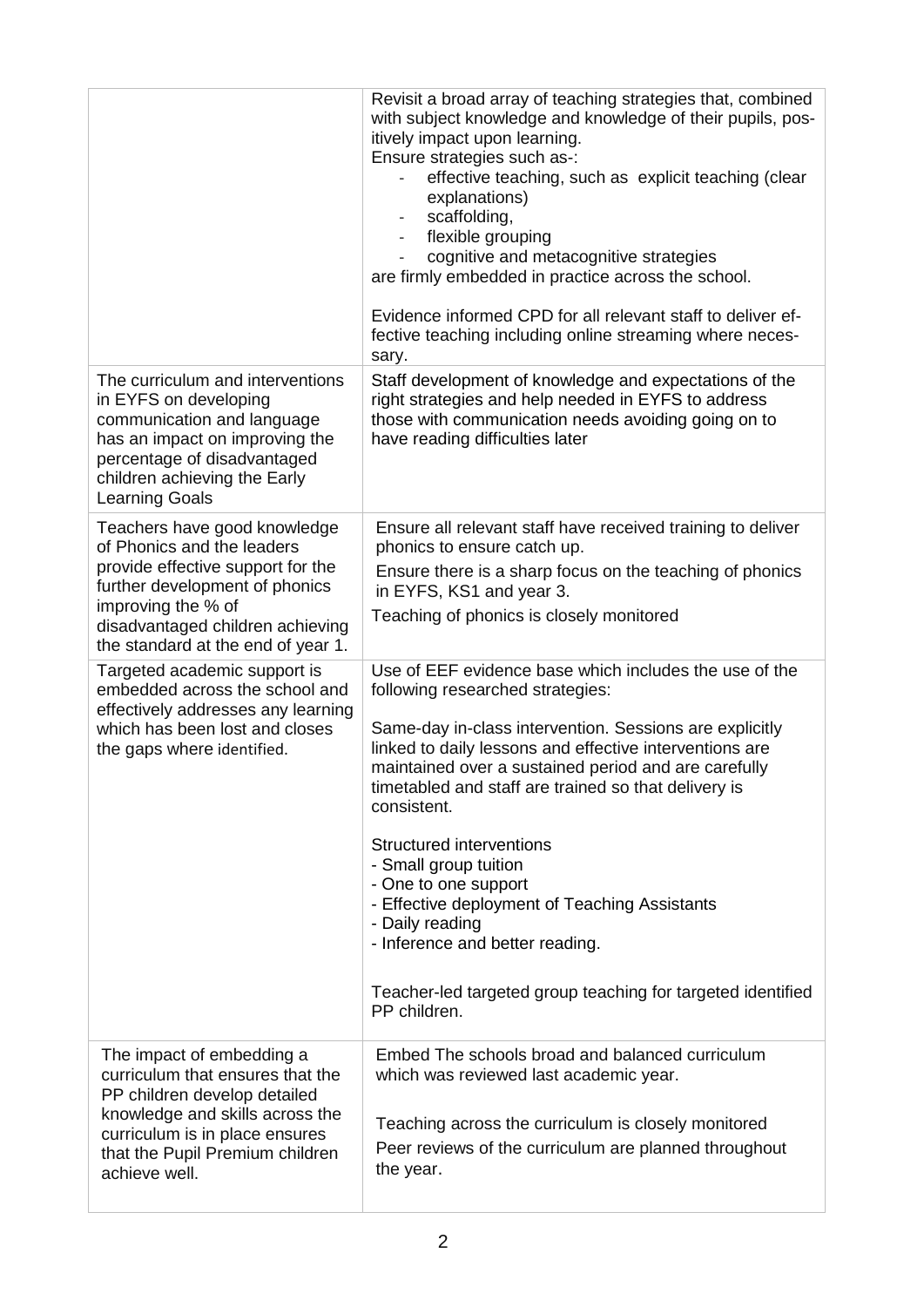| Targeted support to close gaps<br>across the whole school for<br>identified children from<br>disadvantaged backgrounds that | A catch up programme timetable does not have an impact<br>upon a broad and balanced curriculum for disadvantaged<br>children is in place                                                                     |
|-----------------------------------------------------------------------------------------------------------------------------|--------------------------------------------------------------------------------------------------------------------------------------------------------------------------------------------------------------|
| have been affected by school<br>closure due to covid-19 impacts<br>on accelerating their learning                           | EEF COVID 19 guide research guide which identifies<br>actions, which have been proven and has been complied<br>by drawing on a wide range evidence from research and<br>resources is used across the school. |
| Barriers to learning these<br>priorities address                                                                            | Staff knowledge, resources, resourcing catch up<br>programme, individual assessments to analysis the<br>gaps from lockdown and identifying starting points                                                   |
| Projected spending                                                                                                          | £67,156                                                                                                                                                                                                      |

# **Teaching priorities for current academic year**

| Aim                                                                                                                                                                                                                                                             | <b>Target</b>                                                                                                                                                                                                                                                                                                                                                                               | <b>Target date</b>                |
|-----------------------------------------------------------------------------------------------------------------------------------------------------------------------------------------------------------------------------------------------------------------|---------------------------------------------------------------------------------------------------------------------------------------------------------------------------------------------------------------------------------------------------------------------------------------------------------------------------------------------------------------------------------------------|-----------------------------------|
| Ensure quality teaching<br>across EYFS to ensure<br>quality and consistency<br>so that every child makes<br>good progress.                                                                                                                                      | By the end of reception, PP children<br>achieve well, particularly those with lower<br>starting points.<br>By the end of reception children use their<br>knowledge of phonics to read with<br>increasing accuracy and speed.<br>Most PP children achieve the early<br>learning goals particularly mathematics<br>and literacy.                                                              | <b>July 2021</b>                  |
| Phonics<br>To ensure focused<br>teaching is in place for<br>disadvantaged pupils to<br>reach the expected<br>standard in phonics<br>check in Year 2 and 3<br>(for children who didn't<br>achieve in Year 1) in<br>Autumn term and Year 1<br>in the summer term. | By the end of reception children use their<br>knowledge of phonics to read with<br>increasing accuracy and speed.<br>PP children gain the phonics knowledge<br>necessary to aid reading.<br>Disadvantaged pupils achieve in line with<br>national at the phonics check in years 1,2<br>and 3.                                                                                               | November 2020<br><b>June 2021</b> |
| Attainment and progress<br>in reading is at least in<br>line with national at both<br>standards at the end of<br>EYFS, KS1 and ks2 for<br>PP children.                                                                                                          | A rigorous and sequential approach to the<br>reading curriculum is in place, which<br>develops pupils' fluency, confidence and<br>enjoyment in reading.<br>Disadvantaged children achieve national<br>average or above attainment at end of<br>EYFS, KS1 and KS2.<br>Disadvantaged children achieve at least<br>national average progress scores at the<br>end of KS2 for PP children. (0). | <b>July 2021</b>                  |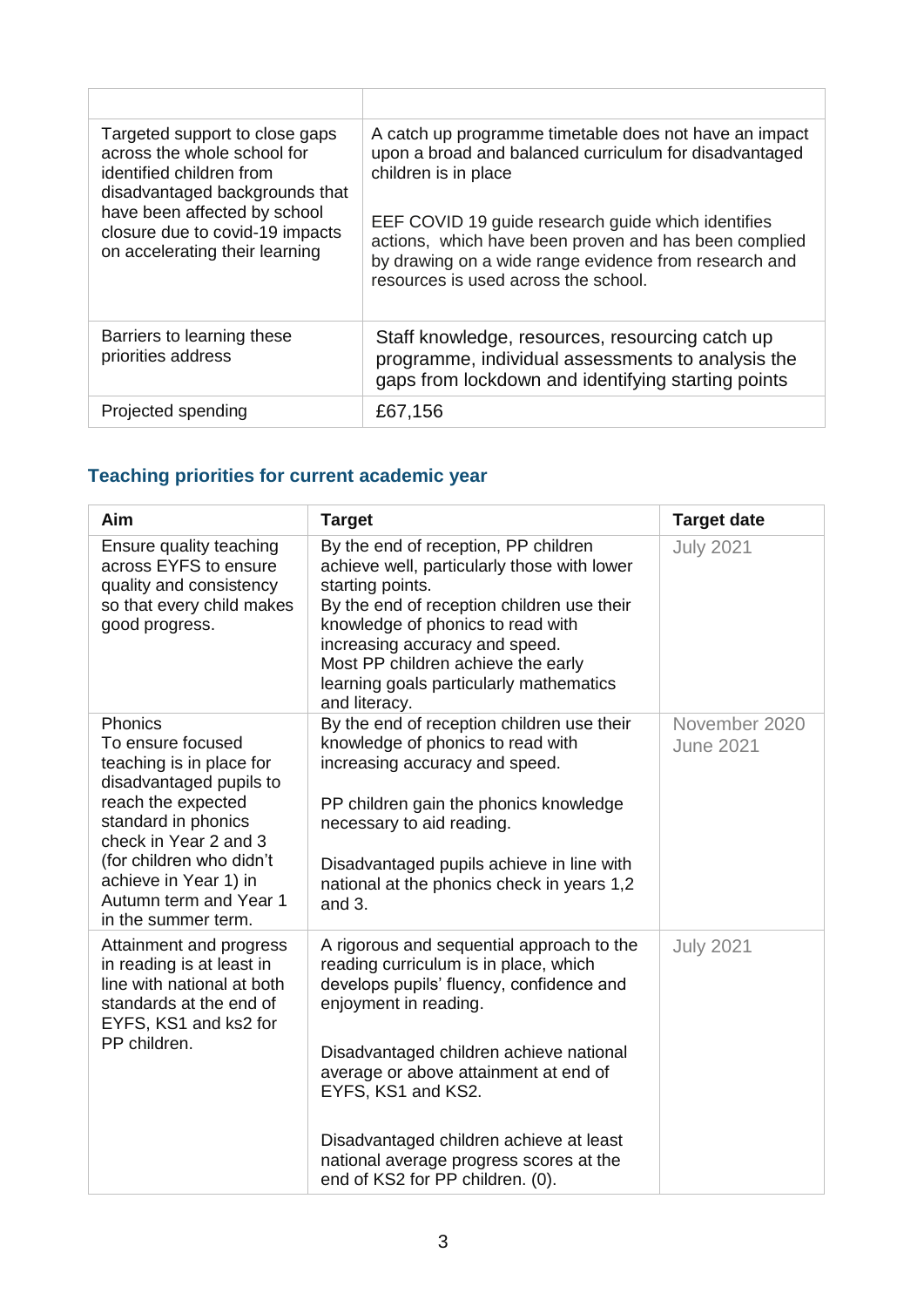| Attainment and progress<br>in writing is at least in line<br>with national at both<br>standards at the end of<br>KS1 and ks2 for PP<br>children.                        | Disadvantaged children achieve national<br>average or above attainment at end of KS1<br>for PP children.<br>Disadvantaged children achieve at least<br>national average progress scores at the<br>end of KS2 for PP children. (0) | <b>July 2021</b> |
|-------------------------------------------------------------------------------------------------------------------------------------------------------------------------|-----------------------------------------------------------------------------------------------------------------------------------------------------------------------------------------------------------------------------------|------------------|
| To continue to ensure<br>attainment and progress<br>in Maths is at least in line<br>with national at both<br>standards at the end of<br>KS1 and ks2 for PP<br>children. | Disadvantaged children achieve national<br>average or above attainment at end of KS1<br>for PP children.<br>Disadvantaged children achieve at least<br>national average progress scores at the<br>end of KS2 for PP children. (0) | <b>July 2021</b> |
| Consistent teaching in all<br>Curriculum areas across<br>the school leads to an<br>improvement in results.                                                              | Curriculum is fully embedded, this impacts<br>on improving results in ks2 for the<br>disadvantaged children.<br>Ensure all disadvantaged pupils have<br>access to a broad and balanced<br>curriculum.                             | July 21          |

| <b>Measure</b>                                                                                                                                                                                                   | <b>Activity</b>                                                                                                                                                                                         |
|------------------------------------------------------------------------------------------------------------------------------------------------------------------------------------------------------------------|---------------------------------------------------------------------------------------------------------------------------------------------------------------------------------------------------------|
| Most disadvantaged children<br>achieve the Early Learning<br>Goals at the end of EYFS<br>Most PP children with SEND                                                                                              | Allocation of staff to ensure the level of staffing is always<br>in place within the EYFS to effectively implement and<br>deliver the curriculum.<br>Ensure quality and consistency in teaching through |
| progress well and achieve the<br>best possible outcomes.                                                                                                                                                         | monitoring so that every child makes good progress and<br>no child is left behind.                                                                                                                      |
| Teaching is monitored to ensure<br>that effective high quality<br>teaching of phonics is in place in<br>EYFS, KS1 and Year 3, and as<br>a result progress is good and<br>attainment is in line with<br>national. | Additional whole class teaching (at least 1 additional<br>session in place per day for all pupils).                                                                                                     |
|                                                                                                                                                                                                                  | Use synthetic phonics systematically throughout the<br>school.                                                                                                                                          |
|                                                                                                                                                                                                                  | KS1 reading lead developed a road map to identify and fill<br>gaps.                                                                                                                                     |
|                                                                                                                                                                                                                  | Appropriate CPD for all staff delivering phonics.                                                                                                                                                       |
|                                                                                                                                                                                                                  | Reading books connect closely to phonics knowledge<br>pupils are taught.                                                                                                                                |
| Teaching is monitored to ensure<br>that effective high quality<br>teaching of phonics is in place in<br>EYFS, KS1 and Year 3, and as<br>a result progress is good and<br>attainment is in line with<br>national. | Additional whole class teaching (at least 1 additional<br>session in place per day for all pupils).                                                                                                     |
|                                                                                                                                                                                                                  | Use synthetic phonics systematically throughout the<br>school.                                                                                                                                          |
|                                                                                                                                                                                                                  | KS1 reading lead developed a road map to identify and fill<br>gaps.                                                                                                                                     |
|                                                                                                                                                                                                                  | Appropriate CPD for all staff delivering phonics.                                                                                                                                                       |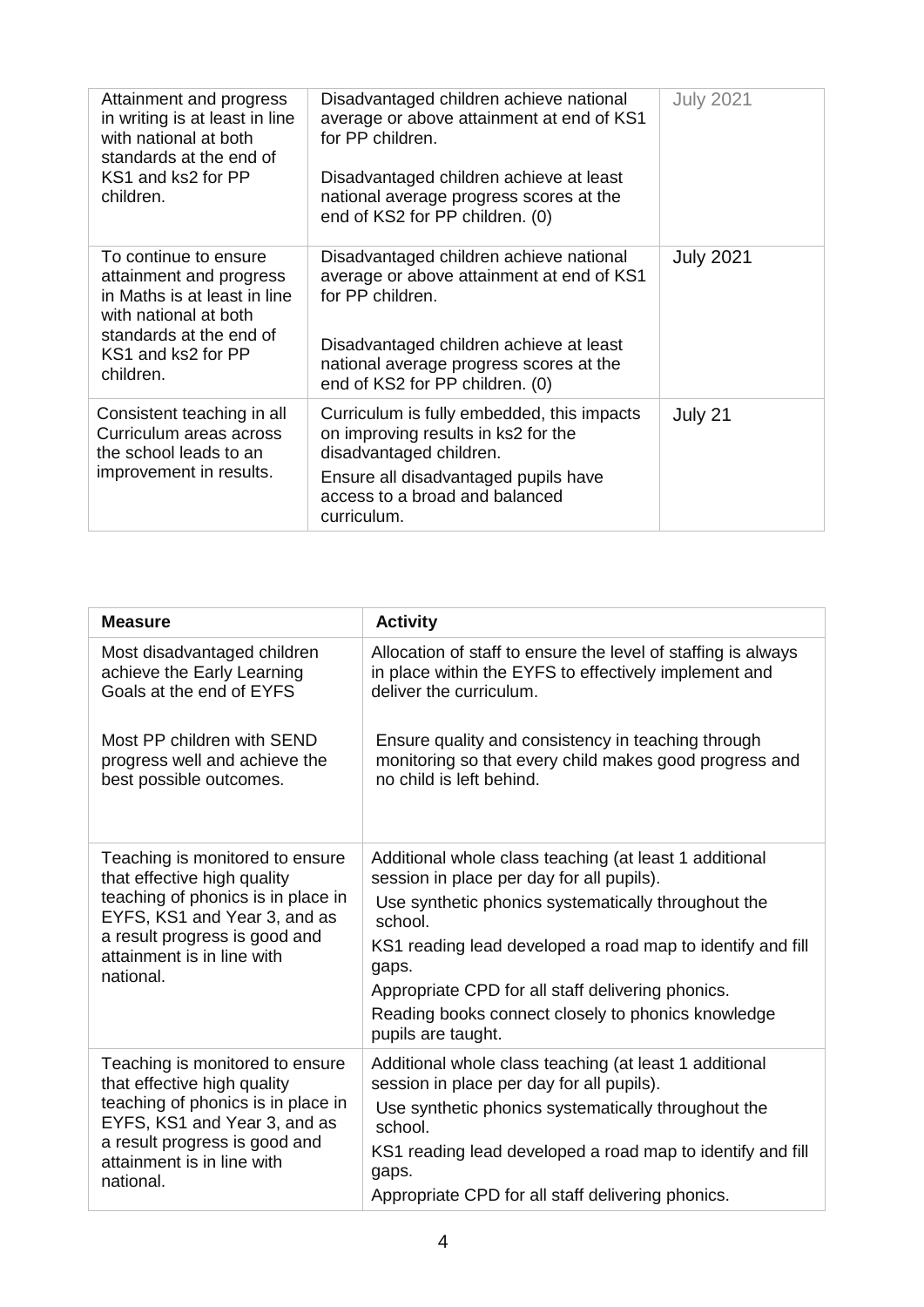| Reading books connect closely to phonics knowledge<br>pupils are taught.                                                                                                                                                                                                                                                                                                                                                                                                                                                                                                                                                                                    |
|-------------------------------------------------------------------------------------------------------------------------------------------------------------------------------------------------------------------------------------------------------------------------------------------------------------------------------------------------------------------------------------------------------------------------------------------------------------------------------------------------------------------------------------------------------------------------------------------------------------------------------------------------------------|
| Ensure relevant staff training and CPD, monitoring<br>timetable, learning reviews, reading interventions,<br>Use of EEF communication and language approaches in<br>EYFS and identified chn in KS1                                                                                                                                                                                                                                                                                                                                                                                                                                                          |
| Use EEF report improving literacy in KS1 specifically<br>reading and comprehension                                                                                                                                                                                                                                                                                                                                                                                                                                                                                                                                                                          |
| Use EEF guidance improving literacy in KS2 including<br>reading workshop and comprehension                                                                                                                                                                                                                                                                                                                                                                                                                                                                                                                                                                  |
| Regular formative assessment of reading attainment at all<br>stages to ensure gaps are addressed quickly and<br>effectively.                                                                                                                                                                                                                                                                                                                                                                                                                                                                                                                                |
| Reading attainment is assessed at all stages and gaps<br>are addressed quickly and effectively.                                                                                                                                                                                                                                                                                                                                                                                                                                                                                                                                                             |
| Reading books connect closely to phonics knowledge<br>pupils are taught.                                                                                                                                                                                                                                                                                                                                                                                                                                                                                                                                                                                    |
| Reading is rewarded across the school through the reader<br>of the week awards.                                                                                                                                                                                                                                                                                                                                                                                                                                                                                                                                                                             |
| Home reading is to be monitored weekly by the teacher<br>and concerns to be addressed quickly.                                                                                                                                                                                                                                                                                                                                                                                                                                                                                                                                                              |
| Children are given time to read for pleasure in a<br>comfortable reading area that is well stocked with high<br>quality texts.                                                                                                                                                                                                                                                                                                                                                                                                                                                                                                                              |
| Use EEF guidance on teaching of writing in KS1 and KS2<br>Use of Comparative Marking' across the school.<br>Quality first, effective teaching including: explicit input,<br>modelling and scaffolding is in place to aid the<br>development of writing and support pupil progress.<br>Regular formative assessment of writing attainment to<br>take place to ensure gaps are addressed quickly and<br>effectively to ensure PP children are at age related<br>expectations.<br>Staff have access to appropriate CPD to develop their<br>teaching of writing.<br>In house training by Literacy co-ordinator to support staff.<br>Use of comparative marking. |
| Use the EEF early numeracy approaches in EYFS<br>EEF guidance support for numeracy in KS2<br>Relevant training from maths leader and CPD, monitoring<br>timetable<br>Regular formative assessment of maths attainment is in<br>place to ensure gaps are addressed quickly and<br>effectively to ensure PP children are at age related<br>expectations.<br>Ensure all relevant, identified staff have access to<br>appropriate maths CPD to deliver maths effectively.<br>Use of concrete, pictorial and abstract approach to<br>support pupil progress.                                                                                                     |
|                                                                                                                                                                                                                                                                                                                                                                                                                                                                                                                                                                                                                                                             |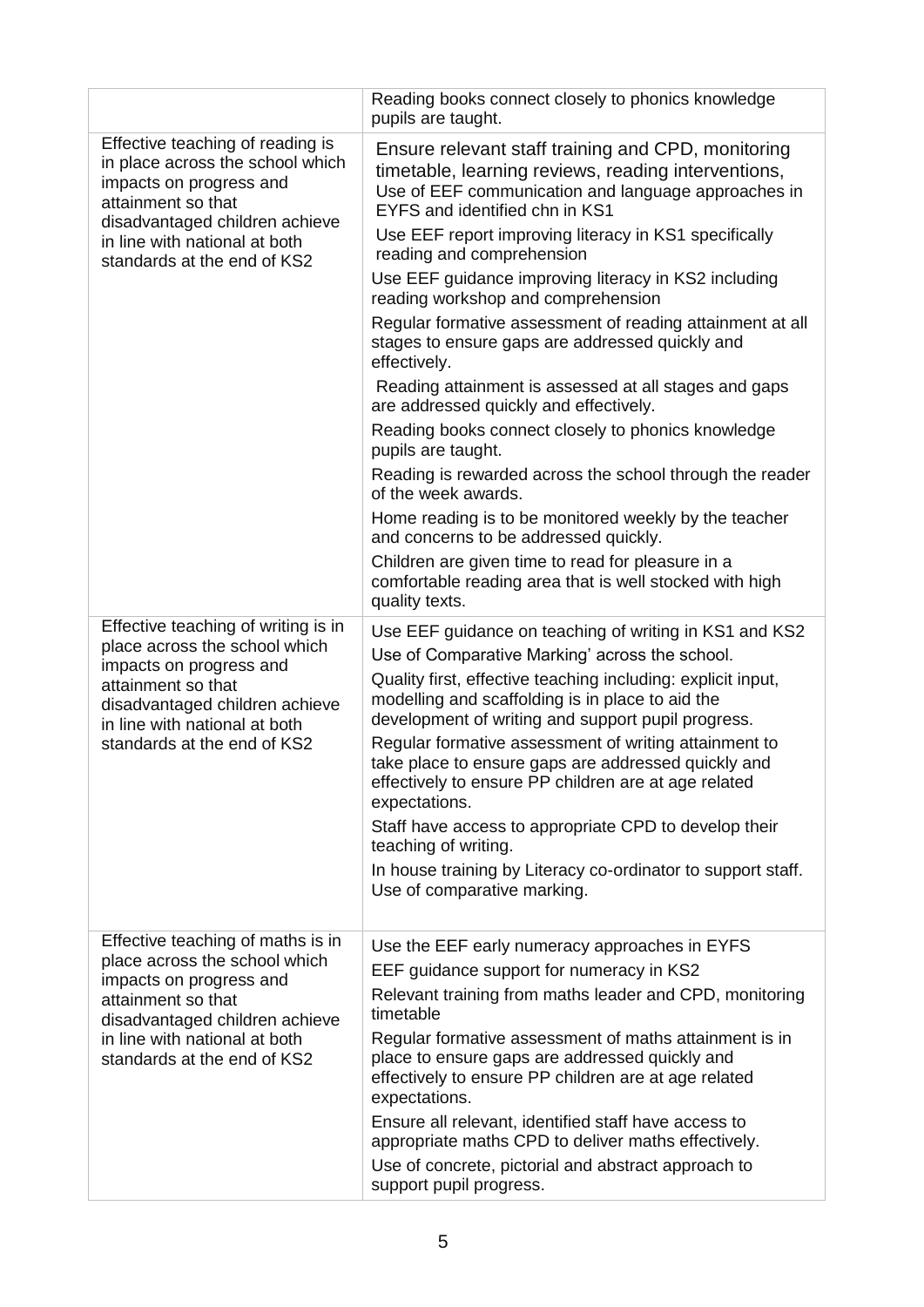|                                                                                                            | Monitor quality and consistency in all year settings.                                                                                                                                                                                                                                                                                                                             |
|------------------------------------------------------------------------------------------------------------|-----------------------------------------------------------------------------------------------------------------------------------------------------------------------------------------------------------------------------------------------------------------------------------------------------------------------------------------------------------------------------------|
| Consistent teaching in all<br>Curriculum areas across the<br>school leads to an improvement<br>in results. | Identify staff training for specific areas of the<br>$\bullet$<br>Curriculum<br>Ensure all staff apply knowledge gained<br>$\bullet$<br>Amending Curriculum as necessary when and if<br>$\bullet$<br>improvements are needed.<br>Ensure that a catch up programme timetable does<br>$\bullet$<br>not have an impact upon a broad and balanced<br>curriculum for disadvantaged chn |
| Barriers to learning these<br>priorities address                                                           | Staff knowledge, catch up timetable taking time away<br>from other resources, resourcing catch up programme<br>Variations in home learning activities undertaken due to<br>home circumstances.<br>Children from disadvantaged backgrounds have been<br>affected by school closure due to COVID 19.                                                                                |
| Projected spending                                                                                         | £3000 supply cover costs                                                                                                                                                                                                                                                                                                                                                          |

### **Targeted academic support for current academic year**

| <b>Measure</b>                                                                                                                                                                     | <b>Activity</b>                                                                                                                                                                                                  |
|------------------------------------------------------------------------------------------------------------------------------------------------------------------------------------|------------------------------------------------------------------------------------------------------------------------------------------------------------------------------------------------------------------|
| Consistent and effective<br>interventions are maintained<br>over a sustained period and<br>there is evidence of their impact<br>on attainment and progress.                        | Establish small group interventions for<br>disadvantaged pupils falling behind age related<br>expectations in English and Mathematics<br>Increase reading for pleasure                                           |
| Consistent and effective<br>interventions are maintained<br>over a sustained period and<br>there is evidence of their impact<br>on attainment and progress.                        | Establish small group phonics interventions for<br>disadvantaged pupils falling behind age-related<br>expectations                                                                                               |
| Catch Up timetable and strategy<br>in place which supports Pupil<br>Premium children enabling them<br>to access targeted academic<br>support in their identified areas<br>of need. | Establish a catch up timetable, ensuring use of<br>physical resources to address gaps that have<br>opened up during lockdown                                                                                     |
| Barriers to learning these<br>priorities address                                                                                                                                   | Staffing to deliver targeted academic support<br>Timetabling of support to not take away form<br>curriculum time<br>Individual assessments to analysis the gaps from<br>lockdown and identifying starting points |
| Projected spending                                                                                                                                                                 | £32,750 (experienced teacher 50% of time as<br>additional teacher to target groups in Key Stage 2)<br>£25,106 (TLA support time in each class)                                                                   |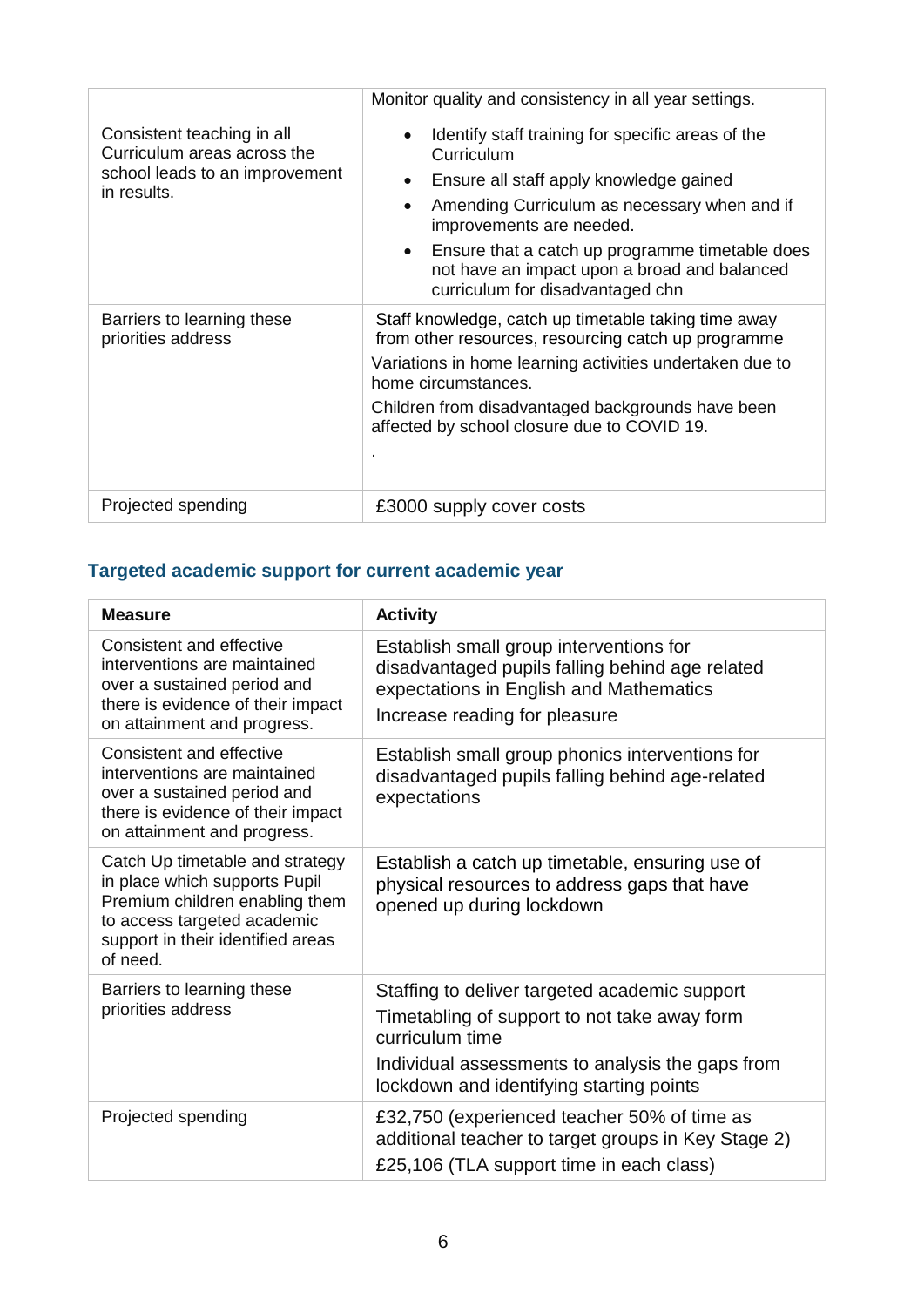### **Wider strategies for current academic year**

| <b>Measure</b>                                                                                   | <b>Activity</b>                                                                                                                                                                                                                                                                                                                                                                                                                   |
|--------------------------------------------------------------------------------------------------|-----------------------------------------------------------------------------------------------------------------------------------------------------------------------------------------------------------------------------------------------------------------------------------------------------------------------------------------------------------------------------------------------------------------------------------|
| Attendance for PP children is at<br>least in line with the national<br>average.                  | Sustain attendance of disadvantaged pupils<br>Communication with EWO<br>Use of emotionally based school avoidance guidance<br>from EP service<br>Academic manager to support persistence absence<br>Continue work to develop relationships with parents<br>Use of breakfast club to support punctuality of<br>disadvantaged chn                                                                                                   |
| Social and emotional learning is<br>embedded across the school and<br>is taught by all teachers. | Supporting the emotional, social and mental health of<br>pupils including CPD for staff to identify the personal<br>demographic characteristics, stressful life experiences<br>and poor social and economic circumstances that<br>increase a child's vulnerability to developing mental<br>health difficulties.<br>Lessons aimed at promoting resilience and well being<br>Support staff to be trained in mental health first aid |
| The number of parents of<br>disadvantaged children engaging<br>with the school is increased      | Targeted support for families, possibly come in to work<br>with child, show strategies to support learning at home,<br>support group                                                                                                                                                                                                                                                                                              |
| Barriers to learning these<br>priorities address                                                 | Those who are eligible for free school meals are often<br>more persistently absent than other children and those<br>who are persistently absent often face a number of<br>multiple and overlapping needs within the home<br>Relationships with parents                                                                                                                                                                            |
| Projected spending                                                                               | £500 attendance prizes<br>£2500 breakfast club costs<br>£800 musical instrument tuition<br>£2500 visits costs                                                                                                                                                                                                                                                                                                                     |

# **Monitoring and Implementation**

| Area             | <b>Challenge</b>                                                                     | <b>Mitigating action</b>                                                                           |
|------------------|--------------------------------------------------------------------------------------|----------------------------------------------------------------------------------------------------|
| Teaching         | Ensuring enough time is given<br>over to allow for staff<br>professional development | Ensure time for subject leaders<br>to plan for staff professional<br>development                   |
| Targeted support | Ensuring enough time for<br>school to support small groups<br>and $1-1$              | Establish a timetable that does<br>not impact on a broad and<br>balanced curriculum for all pupils |
|                  | Consistently of delivery in<br>support                                               | Use of EEF covid-19 support<br>guide                                                               |
|                  |                                                                                      | Same day in class interventions                                                                    |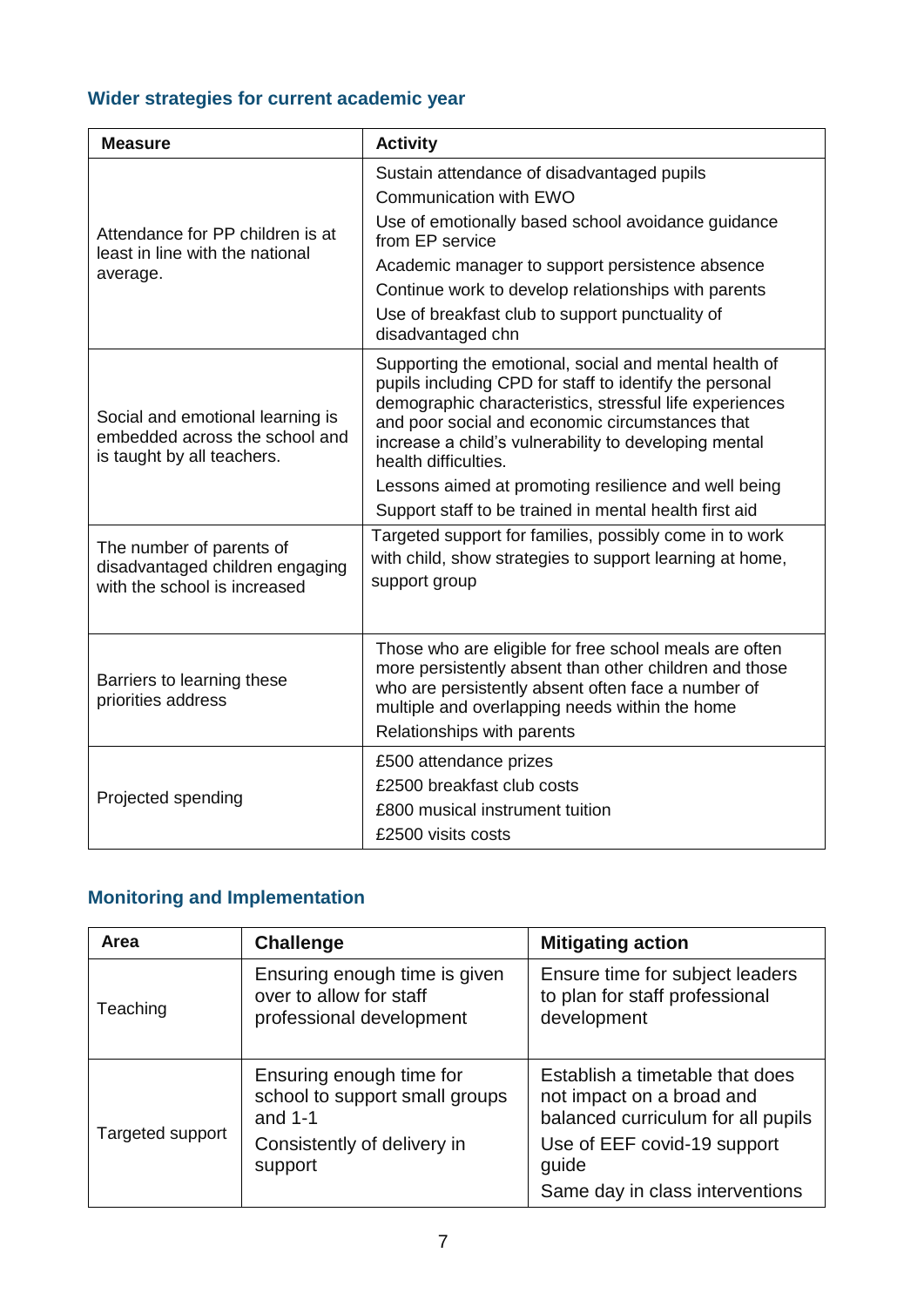|                  |                                                 | Use reading guides for pre-<br>teaching with targeted support<br>group<br>Communicate reading guides<br>with parents                                               |
|------------------|-------------------------------------------------|--------------------------------------------------------------------------------------------------------------------------------------------------------------------|
|                  |                                                 | Interventions are carefully<br>timetabled and staff are trained<br>so that delivery is consistent                                                                  |
|                  | Engaging the families facing<br>most challenges | Working closely the Newman<br><b>EWO</b>                                                                                                                           |
| Wider strategies |                                                 | Forming support group for par-<br>ents, targeted support for fami-<br>lies, possibly come in to work with<br>child, show strategies to support<br>learning at home |

### **Review: last year's aims and outcomes**

| Aim                                                                                                                                                                                                                                                                             | <b>Outcome</b>                                                                                                                                                                                                                                                                                      |
|---------------------------------------------------------------------------------------------------------------------------------------------------------------------------------------------------------------------------------------------------------------------------------|-----------------------------------------------------------------------------------------------------------------------------------------------------------------------------------------------------------------------------------------------------------------------------------------------------|
| Improve oral language skills for pupils<br>eligible for PP children in Nursery and<br>Reception                                                                                                                                                                                 | OA project has a positive outcome<br>supporting adults to teach strategies in<br>class and put in referrals to S&L<br>67% PP chn assessed to achieve<br>expected standard in CLL<br>Further emphasis on development on<br>language in EYFS                                                          |
| PP children who did not achieve GLD<br>accelerate their progress so that more<br>PP children achieve the expected<br>standard at the end of Key Stage 1.<br>Those PP children who achieved<br>expected, accelerate their progress to<br>Greater Depth by the end of Key Stage 1 | 20% PP chn predicted to achieve<br>expected standard at the end of key<br>stage 1<br>25% PP chn didn't achieve GLD<br>achieved at key stage 1<br>As a result of lockdown a catch up<br>strategy is in place targeting chn that did<br>not achieve accelerated progress at the<br>end of key stage 1 |
| PP children who did not achieve<br>expected level in phonics are supported<br>to meet the level by the end of Year 2.<br>Support PP children to achieve the<br>expected level in phonics in Year 1.                                                                             | Phonics testing to take place in Autumn<br>term, support provided this term to<br>enable chn who did not achieve at the<br>end of year 1. 67% of PP targeted to<br>achieve this term.                                                                                                               |
| PP children who did not meet the<br>expected standard in Key Stage 1<br>accelerate their progress so that more<br>PP children achieve the expected<br>standard at the end of Key Stage 2.<br>Those PP children who achieved                                                     | 43% PP chn predicted to achieve reading<br>at the end of key stage 2<br>This is a dip from end of key stage 1<br>however there are two more PP chn in<br>the current cohort                                                                                                                         |